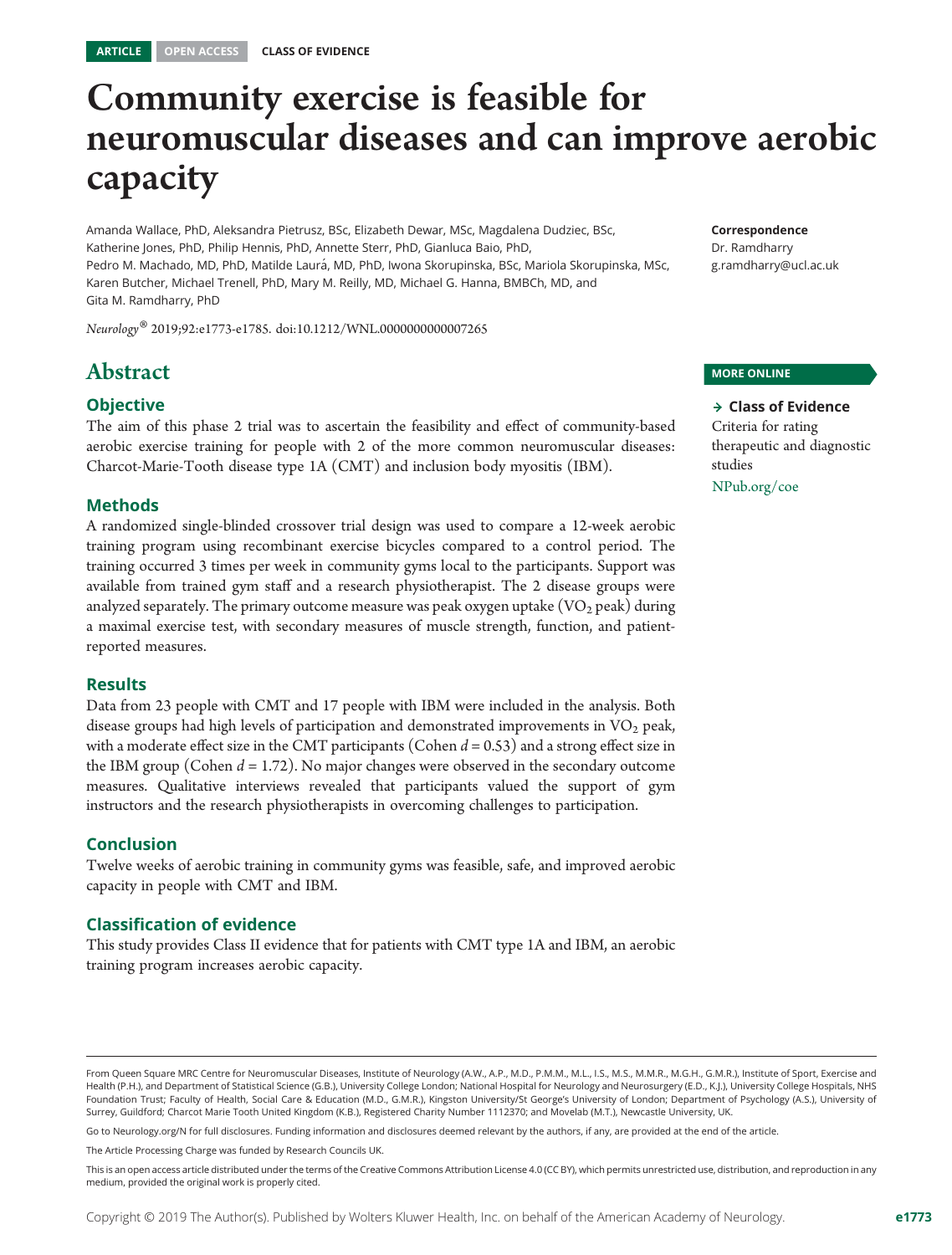## **Glossary**

CK = creatine kinase; CMT = Charcot-Marie-Tooth disease type 1A; CMTES = CMT Examination Score; IBM = inclusion body myositis; IBMFRS = IBM Functional Rating Scale; NMD = neuromuscular disease; W = maximum work rate during the exercise testing.

This phase 2 feasibility trial aims to establish whether community-based aerobic training is safe, feasible, and can improve cardiopulmonary fitness in 2 more common neuromuscular diseases (NMDs): Charcot-Marie-Tooth disease type 1A (CMT) and sporadic inclusion body myositis (IBM).

Aerobic deconditioning and secondary disuse muscle atrophy are common in people with NMD and are a likely consequence of reduced general activity levels. Investigations of people with CMT found they are less active than the general population $1-3$ and are deconditioned, as measured by oxygen uptake during exercise.<sup>4</sup> Similar reductions in aerobic capacity have been reported in people with idiopathic inflammatory myopathy.<sup>5</sup>

Only 3 underpowered, uncontrolled studies have been conducted in these 2 conditions. $6-8$  These preliminary studies indicate positive benefits of aerobic training for people with CMT and IBM but there is a need for larger trials with comparison to a control. These early studies were undertaken in hospital environments with supervision by health professionals. For lifelong behavior change, taking exercise away from the hospital and into community gym facilities may be a step to encouraging self-management, supporting the transition from exercise as a medical intervention to a leisure activity.<sup>9</sup> The feasibility of moving exercise interventions into leisure facilities is untested in these conditions.

There were 3 stated aims of this study: (1) calculate the effect of training on aerobic capacity; (2) ascertain whether supported aerobic training in community leisure facilities is feasible, safe, and acceptable; (3) explore secondary physical and nonphysical effects of exercise.

## Methods

#### Design

We used a single-blinded crossover design to explore the effect and feasibility of aerobic exercise training in the community. This design was used in response to observations in the field that participants are more likely to stay in a study if they receive treatment.<sup>10</sup> These rare diseases are challenging to recruit, so strategies to retain participants, and reduce the effect of intersubject variation in smaller samples, were key factors in this choice of design. We have prior experience of conducting crossover exercise trials.<sup>11</sup>

Participants were randomized to 2 groups. Group A underwent a 12-week training period (T1), an 8-week reversal period to detrain, then a 12-week control period (C2). Group B went through the control period first (C1) and the training period second (T2). We decided to also include an 8-week period between C1 and T2 for group B to maintain blinding of assessors. People with metabolic syndrome detrain within in 1–2 months,<sup>12</sup> older men detrain to baseline in 4 weeks,<sup>13</sup> and people with mitochondrial disease return to baseline aerobic fitness after 8 weeks. $14$  From this evidence, 8 weeks was deemed sufficient for the detraining period.

Four assessments were undertaken by blinded assessors to measure outcomes before and after the treatment and control periods. It was not possible to blind participants in an exercise trial where aerobic capacity testing was performed using a bicycle ergometer, similar to the training intervention.

Participants from both disease groups were recruited and partook in the trial concurrently, but data were analyzed separately.

#### Sample size estimate

The primary purpose of this study was to explore effect on aerobic capacity and feasibility of training, but an estimated sample size was calculated combining evidence from similar studies<sup>7,8</sup> and our own experience. We estimated an intrasubject coefficient of variation of 0.2, which translates into  $VO<sub>2</sub>$  measurements outside the range 17–40 mL/min/kg being extremely unlikely. Using the approach based on 2 one-sided hypothesis tests for a  $2 \times 2$  crossover trial, a total sample size of 20 participants gave at least 80% power to detect an effect of up to 1.06 in the ratio of mean  $VO<sub>2</sub>$  under the treatment and the control regimes. To account for dropouts, the target sample size was set at 30 (15 in each treatment sequence) in 2 parallel studies (one for each condition) with 30 participants each.

#### Standard protocol approvals, registrations, and patient consents

This study achieved NHS NRES ethical approval (ref: 11/ LO/0760) and consent for participation was obtained, recorded, and filed. This study was registered on the ISRCTN clinical trials registry (ID: 99826269)

#### Recruitment strategy

Potential participants were recruited from clinics and research databases of the National Hospital for Neurology and Neurosurgery, plus national clinics of colleagues from the British Myology Society for people with IBM.

Participants were included in the study if they met the following criteria: clinical and genetic diagnosis of CMT type 1A, or a clinical diagnosis of IBM, supported by histologic confirmation as per the established Griggs criteria (only Griggs definite IBM cases were included); aged 18–80; able to walk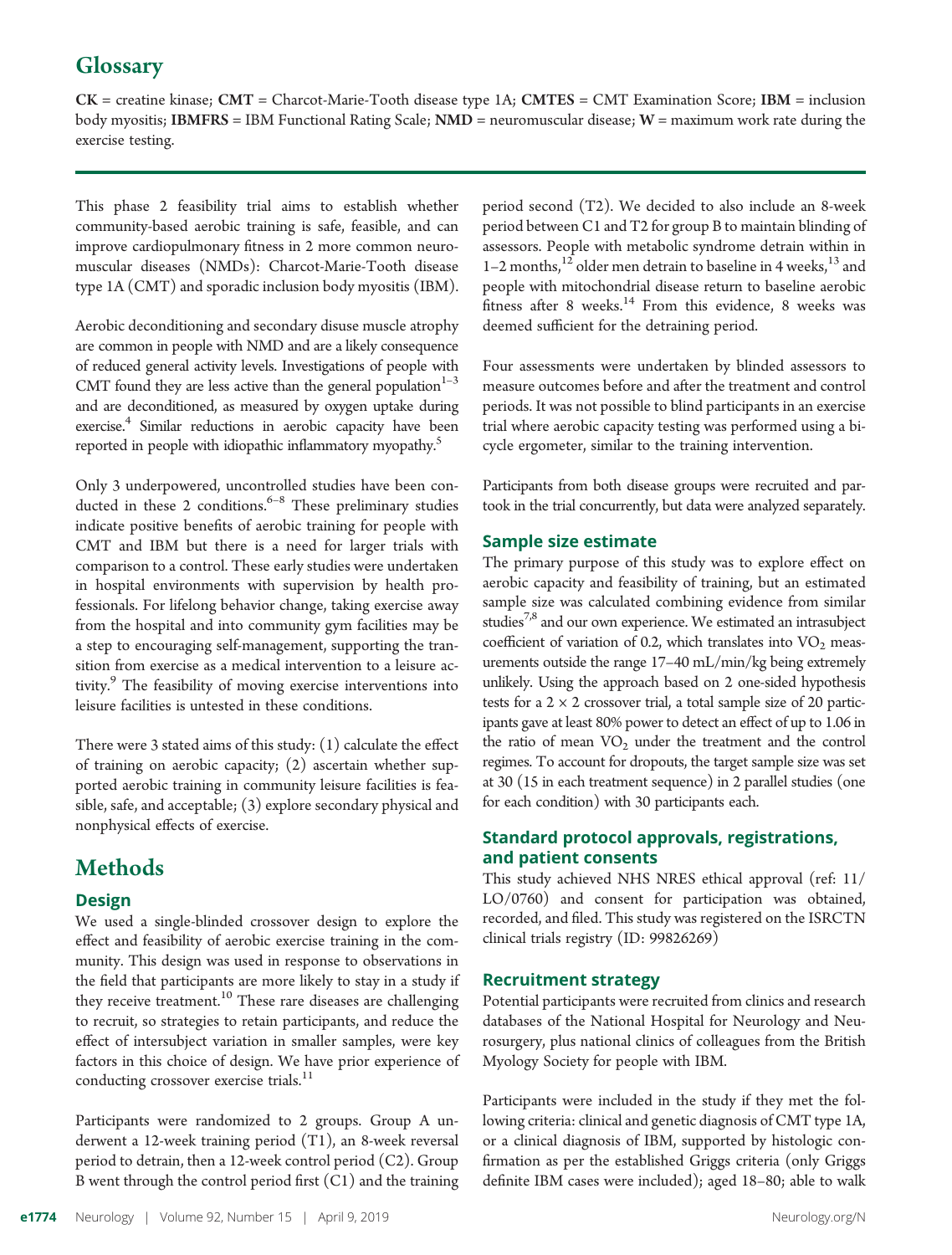for 30 meters with or without a walking aid or orthotic devices; ability to safely mount/dismount an exercise bike unaided or with minimal assistance; and signed informed participant consent.

Exclusion criteria were presence of other significant neurologic disorders or major comorbidities; limb surgery during the 6 months prior to screening (or planned before final assessment); failure to pass the screening assessment for exercise testing; aged over 80 or under 18 years; concurrent involvement in another intervention trial; people already participating in moderate to vigorous aerobic exercise more than 3 times per week; and women of childbearing age if they were pregnant or planning to become pregnant during the study.

#### Randomization

A block randomization method was used to allocate participants to groups. Block sizes of 4 were used based on random numbers generated in MATLAB (Mathworks, Cambridge, UK). The random block sequences were stored on a password-protected spreadsheet. Allocation to the groups was input and spreadsheets held by an unblinded member of staff who were not involved in screening, recruitment, assessment, or training of the participants. This ensured allocation was concealed after enrollment and consent. Allocation was stratified according to baseline disease severity scores. For the Charcot-Marie-Tooth Neuropathy Score, categories were mild (0–10), moderate (11–20), and severe (over 20). For the IBM, the IBM Functional Rating Scale (IBMFRS) categories were mild (over 28), moderate (14–28), and severe  $(0-14)$ .<sup>15,16</sup>

#### Intervention

There are no specific guidelines for exercise training in neuromuscular diseases and therefore we adapted the aerobic training protocols recommended by the American College of Sports Medicine, considered gold standard for aerobic exercise to maintain health and fitness.<sup>17</sup> We also used previous protocols used in other neuromuscular exercise studies, some of which were developed by our team.<sup>14</sup>

Participants trained in their local gyms for convenience and to increase participation. Weekly sessions with professionally qualified fitness instructors were arranged for the first month, then every other week for the second and third months. Fitness instructors received face-to-face training in the intervention protocol by the research physiotherapist, and received a training manual. The research physiotherapist visited the gym at the beginning and midpoint of the training period, and conducted a telephone review every 2 weeks. Extra calls or visits were made where either the participant or the fitness instructor identified a need for more support.

Participants exercised on a bicycle ergometer 3 times per week for 12 weeks (36 sessions) working towards a duration of 30 minutes. All had heart rate monitors to set training targets. Initially the target heart rate corresponded to  $60\%$  of  $VO<sub>2</sub>$ peak. The intensity was progressively increased to 70% after 4

weeks and 80% after 8 weeks. Target heart rates were calculated using the standard formula: 220 minus the participant's age. We found in some weaker participants that they struggled to meet the heart rate training levels. In these cases, we used the BORG perceived exertion ratings to ensure they were training at a sufficiently high intensity.

Each exercise session began with a 5-minute warm-up on the bicycle ergometer and ended with a 5- to 10-minute cool-down period. Participants were encouraged to exercise on alternative days to allow time for recovery and reduce general orthopedic stress.<sup>17</sup> Exercise participation and symptoms such as fatigue, pain, and mood were recorded using an exercise diary. Diary completion was monitored by the research physiotherapist during fortnightly phone calls and a midway gym visit.

For the control and detraining period, participants were asked to continue their normal, prestudy activity levels. They continued to complete the exercise diary and were encouraged to complete any additional exercise or activity they had done. Participants had a monthly telephone review during the control period where general activity, fatigue, pain, and mood were recorded.

#### Primary outcome

The primary outcome measure was maximum aerobic capacity measured as peak oxygen uptake  $(VO<sub>2</sub>$  peak) during a symptom-limited progressive exercise test on a semirecombinant bicycle ergometer. Oxygen uptake was measured using indirect calorimetry (Cortex Metalyzer, Biophysik, Leipzig, Germany).

Prior to undertaking a maximal exercise test, participants underwent screening to ensure there was no evidence of cardiac dysfunction and therefore minimal risk of cardiac events during the protocol. ECG and blood pressure were monitored before, during, and after the test.

#### Secondary outcomes

A battery of body structure and function, impairment, activity, and self-reported measures was used to ascertain additional effects of the aerobic training. Body structure and function measures were as follows: body mass index (BMI) and percentage body fat, measured using skin fold calipers; blood pressure and lung function (hand-held spirometry); fatigue severity using the Fatigue Severity Scale; pain, using a visual analogue scale; and isometric and isokinetic lower limb muscle function, using Cybex HUMAC dynamometer. Activity measures were maximum work rate during the exercise testing (W); 10-meter timed walk; 6-minute walk distance; and perceived walking function using the Walk-12 scale plus physical activity measured using Sensewear activity monitors for 1 week at the start of the trial and 1 week at the end of the training phase. Disease-specific measures were used to ascertain impairment and disability: CMT Examination Score (CMTES) for participants with CMT and the IBMFRS for participants with IBM. Other measures were self-efficacy for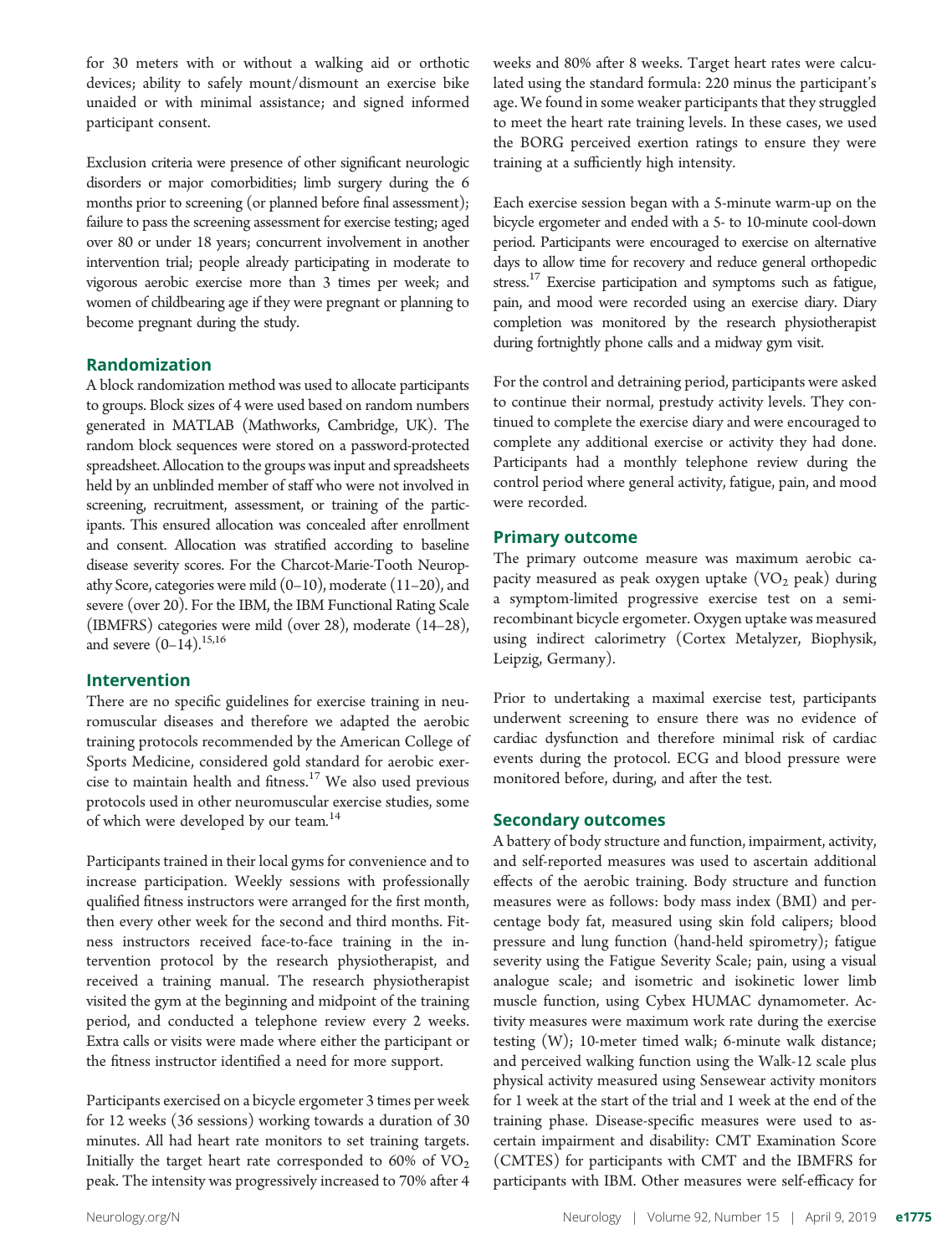managing chronic diseases (6-item scale); barriers to activity and exercise; Short Form–36 quality of life measure; Pittsburgh Sleep Quality Scale; Epworth Sleepiness Scale; and International Physical Activity Questionnaire.

#### Safety monitoring

During the training and control periods, participants recorded pain and fatigue levels using visual analogue scales. This was monitored by the research team during telephone reviews and the measurement sessions. Blood creatine kinase levels were recorded at each of the measurement sessions to monitor any change that could be indicative of muscle damage.

#### Statistical analysis

The main analysis was descriptive as this phase 2 exploratory study was not powered for efficacy, and the size of effect was calculated for the primary outcome only. Means and SDs were calculated for continuous and interval data, with medians and interquartile ranges used for categorical measures. Missing data postintervention were imputed using a missing at random assumption. Where preintervention primary outcome data were missing (e.g., if participants were unable to undergo exercise testing due to raised blood pressure), the data for that individual were not included in the effect size analysis. We calculated the size of the effect of training on  $VO<sub>2</sub>$  peak using both the Cohen d and Hedges g statistics, to account for any clustering within individuals. Data for participants who withdrew partway through the study were included for the time points prior to their exit.

#### Qualitative analysis

Study participants were invited for a semi-structured telephone interview once they had completed the final assessment. The interviewer was not part of the main intervention team and was unknown to the participant (A.S.). Questions centered on attitudes to exercise, experience of being in the trial, and how the training intervention affected the participant. The interview was digitally recorded, transcribed, and coded using thematic analysis for emerging themes.

#### Post-trial follow-up

All participants were telephoned by the research physiotherapist 3 months after the cessation of the study to see if they were continuing to exercise.

#### Data availability

Any data not published within the article will be shared in an anonymized format, by request from any qualified investigator.

#### Figure 1 Consolidated Standards of Reporting Trials diagram



Recruitment, enrollment, allocation, and retention details of participants for the (A) (CMT) and (B) (IBM) groups. BP = blood pressure; ITT = intent-to-treat.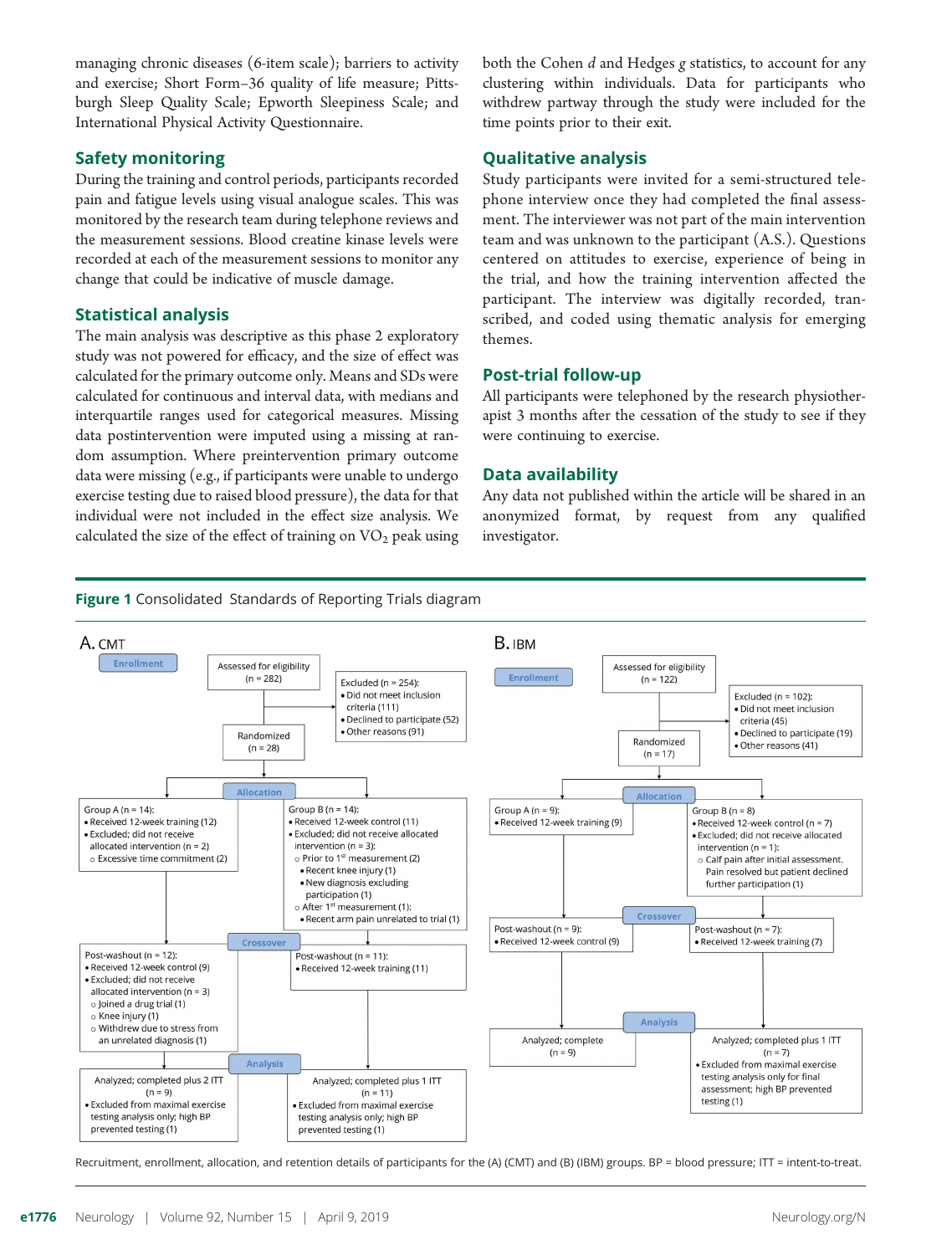#### Classification of evidence

This intervention study provides Class II evidence for the primary research question: What is the effect of communitybased aerobic exercise training (for 12 weeks, 3 times a week at 80% of maximum heart rate) on aerobic capacity in people with CMT and IBM?

For the secondary aims, this study provides Class II evidence for the second research question: Is the intervention safe and acceptable? It also provides Class III evidence for the third research question: Are there effects on physical function, lower limb strength, fatigue, sleep, physical and quality of life?

## Results

#### Recruitment

The recruitment target for the CMT group was 30 people over a 26-month period. In total, 282 people with CMT were invited to participate and 254 were excluded, refused, or did not respond. The most common reasons for active exclusion were coexisting illness or recent limb surgery (60), already exercising over 3 days per week (32), or unable to meet time commitments (27). Thirty-one people underwent more detailed screening but 3 failed to meet the study criteria. A total of 28 people with CMT enrolled during the study period, giving a recruitment rate of 1.1 per month. Of these 28 people, 5 withdrew before starting (2 due to time commitments, 2 due to an unrelated injuries, and 1 due to a new cardiac diagnosis) and 3 partway through the study (1 joined a drug trial, 1 knee injury, 1 due to stress). In total, 20 people fully completed the study protocol, but the data for the 23 people who started the study were used for analysis using an intention-to-treat approach (figure 1).

The recruitment target for the IBM group was 30 people over a 26-month period. In total, 122 people with IBM were invited to participate and 102 were unable to commit to the trial or did not meet the study criteria on initial screening. The most common reasons were as follows: too old for the age criteria (27); did not want to participate (19); coexisting illness (18). A total of 20 people with IBM enrolled during the study period, giving a recruitment rate of 0.9 per month. Of these 20 people, 3 withdrew before being randomized (2 due to preexisting conditions, 1 was put off by the control period) and 1 withdrew part way through. In total, 16 people fully completed the study protocol, but the data for the 17 people who started the study were used for analysis using an intention-totreat approach (figure 1).

#### Participant characteristics

The CMT group was significantly younger than the IBM group, and both groups were mildly overweight, according to the mean BMI (table 1). The proportion of male to female participants was 58% male in the CMT group and 81% male in the IBM group. Both groups were moderately affected by their condition, according to the CMTES for the CMT group and IBMFRS for the IBM group (table 1).

 $BN$  group B (n = 8) CMT total sample (n = 24) IBM total sample (n = 17) CMT group A (n = 12) CMT group B (n = 12) IBM group A (n = 9) IBM group B (n = 8) Age, y 45.79 (39.27–52.31)a 61.53 (56.35–66.71)a 46.33 (37.24–55.42) 45.25 (35.94–54.56) 65.44 (59.09–71.79) 57.12 (50.39–63.85) 78.38 (64.99-91.75) Weight, kg 78.52 (73.02–84.02) 78.82 (71.04–86.61) 76.42 (69.85–82.99) 80.63 (69.85–82.99) 79.22 (70.94–87.50) 78.38 (64.99–91.75) 25.18 (21.99-28.36) BMI, kg/m<sup>2</sup> 27.27 (25.71–28.83) 26.00 (24.06–27.94.81 27.02 (25.47–28.57) 27.02 (25.47–28.57) 26.73 (24.82–28.85) 26.73 (24.62–28.85) 25.18 (21.99–28.36) 57.12 (50.39-63.85) 5 Male; 2 female Sex 14 Male; 10 female 13 Male; 4 female 7 Male; 5 female 7 Male; 5 female 7 Male; 5 female 7 Male; 2 female 6 Male; 2 female .75 (1.69-1.82) Baseline demographics and status of participants with Charcot-Marie-Tooth disease type 1A (CMT) and inclusion body myositis (IBM) expressed as means (95% Table 1 Baseline demographics and status of participants with Charcot-Marie-Tooth disease type 1A (CMT) and inclusion body myositis (IBM) expressed as means (95% Height, m 1.69 (1.66–1.73) 1.74 (1.69–1.78) 1.67 (1.63–1.72) 1.70 (1.65–1.76) 1.72 (1.66–1.78) 1.75 (1.69–1.82) 27 (2.04-29.65) IBMFRS NA NA 28 (21–21–210/2001/27 (21–21–210/2001/27 (21–21–210/2001/27 (21–21–21–210/2001/21–21–2001/2001/20<br>IBMFRS NA  $\frac{1}{2}$ CMTES 10 (9–12) NA 10 (8.11–11) 12 (8.21–13) NA NA BM group A (n = 9) 79.22 (70.94-87.50) 26.73 (24.62-28.85) 55.44 (59.09-71.79) 7 Male; 2 female  $.72(1.66 - 1.78)$ 31 (23.08-35)  $\frac{1}{2}$ CMT group B ( $n = 12$ ) 45.25 (35.94-54.56) 80.63 (69.85-82.99) 27.5 (24.81-30.21) 7 Male; 5 female  $.70(1.65 - 1.76)$  $12(8.21 - 13)$ confidence intervals) for continuous data and median (95% confidence intervals) for categorical data confidence intervals) for continuous data and median (95% confidence intervals) for categorical data  $\lessgtr$ CMT group  $A(n = 12)$ 16.33 (37.24-55.42) 76.42 (69.85-82.99) 27.02 (25.47-28.57) 7 Male; 5 female  $.67(1.63 - 1.72)$  $10(8.11 - 11)$  $\leq$ BM total sample (n = 17) 61.53 (56.35-66.71)<sup>a</sup> 78.82 (71.04-86.61) 26.00 (24.06-27.94) 13 Male; 4 female 1.74 (1.69-1.78) 28 (24-31.02)  $\frac{1}{2}$  $CMT$  total sample ( $n = 24$ ) I5.79 (39.27-52.31)<sup>a</sup> 78.52 (73.02-84.02) 27.27 (25.71-28.83) 4 Male; 10 female  $1.69(1.66 - 1.73)$  $10(9-12)$  $\frac{1}{2}$ BMI, kg/m<sup>2</sup> Weight, kg Height, m Table 1 **IBMFRS CIVITES** Age, y

Sex

Abbreviations: BMI = body mass index; CMTES = CMT Examination Score; IBMFRS = IBM Functional Rating Scale; NA = not applicable. Abbreviations: BMI = body mass index; CMTES = CMT Examination Score; IBMFRS = IBM Functional Rating Scale; NA = not applicable.<br>• Difference between conditions *p <* 0.001.  $^{\circ}$  Difference between conditions  $\rho$  < 0.001.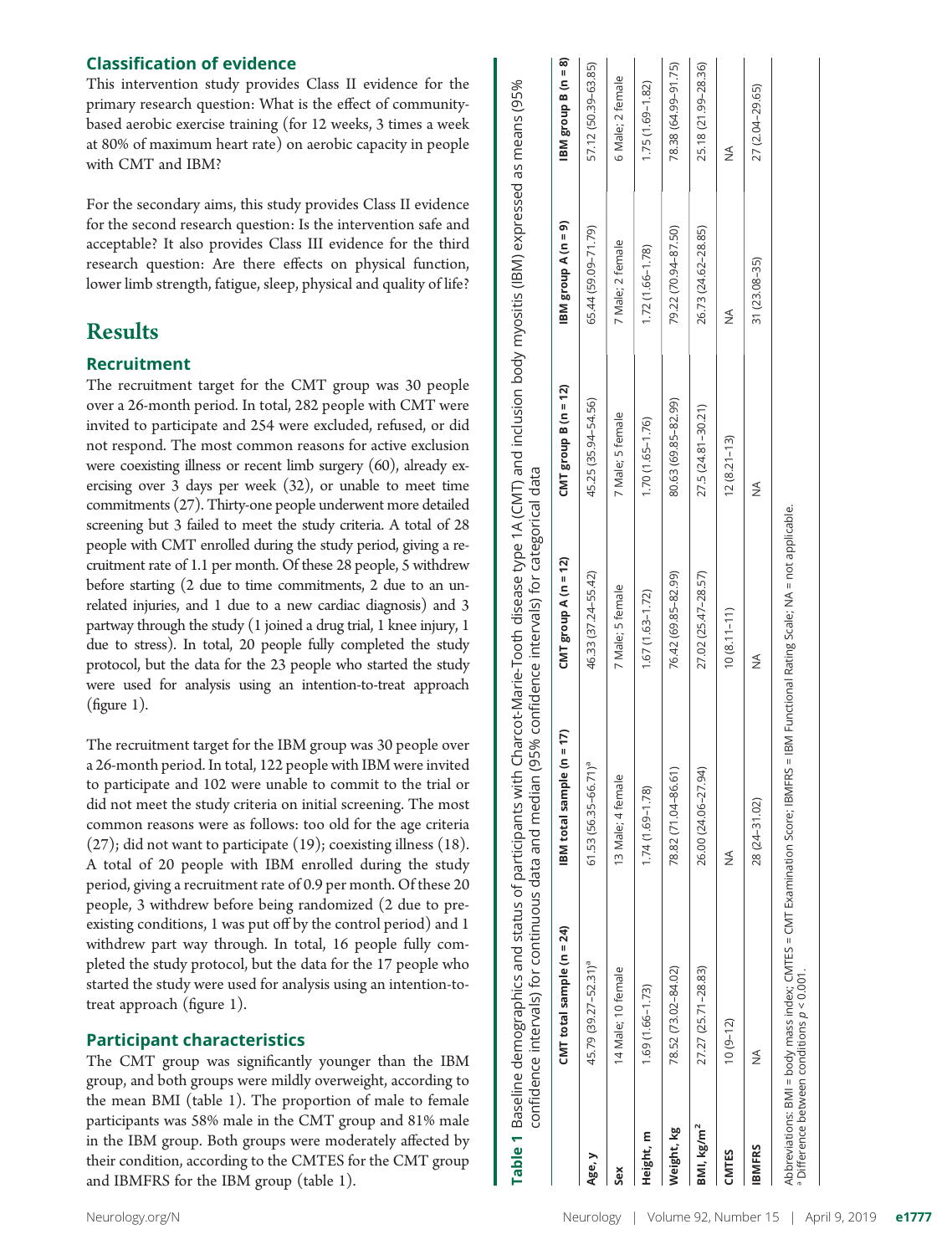|                                          | <b>Group A</b>      |                    |                    |                    | <b>Group B</b>     |                     |                    |                    |
|------------------------------------------|---------------------|--------------------|--------------------|--------------------|--------------------|---------------------|--------------------|--------------------|
|                                          | <b>Pre-training</b> | Post-training      | Pre-control        | Post-control       | Pre-control        | Post-control        | Pre-training       | Post-training      |
| VO <sub>2</sub> peak, mL/min/kg          | $22.09 \pm 4.32$    | $24.91 \pm 3.88$   | $25.14 \pm 4.98$   | $23.63 \pm 4.03$   | $21.09 \pm 5.03$   | $22.40 \pm 4.50$    | $22.50 \pm 4.77$   | $24.10 \pm 5.09$   |
| Workload, W                              | $136.36 \pm 41.19$  | $153.27 \pm 30.72$ | $148.43 \pm 27.07$ | $147.25 \pm 19.70$ | $127.72 \pm 43.91$ | $134.40 \pm 40.12$  | $139.00 \pm 46.20$ | $151.00 \pm 50.97$ |
| <b>CMTES</b>                             | 10(2.5)             | 10.5(5.5)          | 10(6)              | 11(2)              | 12(2)              | 12(7)               | 12(5)              | 12(6)              |
| BMI, kg/m <sup>2</sup>                   | $27.03 \pm 2.66$    | $27.22 \pm 2.42$   | $27.23 \pm 2.37$   | $27.55 \pm 2.69$   | $27.51 \pm 4.62$   | $27.06 \pm 4.15$    | $26.95 \pm 4.35$   | $26.92 \pm 4.21$   |
| Body fat %                               | $24.35 \pm 4.82$    | $25.05 \pm 4.99$   | $25.62 \pm 4.89$   | $25.86 \pm 4.68$   | $26.00 \pm 6.42$   | 25.31 4.05          | $26.55 \pm 4.71$   | $26.01 \pm 4.72$   |
| Systolic BP, mm Hg                       | $127.33 \pm 22.14$  | $125.92 \pm 22.57$ | $126.33 \pm 25$    | $124.78 \pm 21.19$ | $124.92 \pm 21.28$ | $122.91 \pm 18.55$  | $126.82 \pm 14.59$ | $125.36 \pm 19.78$ |
| Diastolic BP, mm Hg                      | $78.00 \pm 6.74$    | $79.33 \pm 5.22$   | $74.89 \pm 3.82$   | $78.00 \pm 5.94$   | $78.33 \pm 6.29$   | $77.45 \pm 6.20$    | $79.82 \pm 7.32$   | $76.36 \pm 7.00$   |
| FVC, L                                   | $3.14 \pm 0.77$     | $3.21 \pm 0.77$    | $3.13 \pm 0.64$    | $3.14 \pm 0.73$    | $3.31 \pm 0.96$    | $3.33 \pm 1.06$     | $3.47 \pm 1.01$    | $3.49 \pm 0.96$    |
| <b>Fatigue severity (FSS)</b>            | 33 (22.5)           | 28 (16.5)          | 20(27)             | 27(20)             | 32 (18.5)          | 25(18)              | 29 (17)            | 25 (18)            |
| Pain VAS                                 | 2(5.5)              | 0.5(5.5)           | 2(5)               | 0(3)               | 3(4)               | 1(4)                | 0(3)               | 0(1)               |
| Isometric extensor torque 45°, Nm        | $112.21 \pm 45.67$  | $121.29 \pm 36.70$ | $116.61 \pm 34.51$ | $116.83 \pm 38.47$ | $102.88 \pm 46.36$ | $111.77 \pm 50.40$  | $114.18 \pm 54.00$ | $114.68 \pm 59.23$ |
| sometric extensor torque 90°, Nm         | $121.42 \pm 52.35$  | $118.96 \pm 46.65$ | $117.39 \pm 53.33$ | $115.22 \pm 52.22$ | $103.92 \pm 52.60$ | $88.45 \pm 58.30$   | $101.95 \pm 58.81$ | $101.23 \pm 59.60$ |
| Isometric flexor torque 45°, Nm          | $65.13 \pm 26.74$   | $67.75 \pm 20.80$  | $64.94 \pm 18.90$  | $61.28 \pm 17.39$  | $62.67 \pm 25.81$  | $66.18 \pm 32.42$   | $67.82 \pm 32.57$  | $68.50 \pm 34.14$  |
| sokinetic peak extensor torque 30°/s, Nm | $95.96 \pm 33.49$   | $103.92 \pm 29.38$ | $95.89 \pm 32.70$  | $97.89 \pm 33.88$  | $98.04 \pm 52.60$  | $99.54 \pm 53.84$   | $98.32 \pm 56.20$  | $98.73 \pm 57.16$  |
| sokinetic peak flexor torque 30°/s, Nm   | $49.75 \pm 17.24$   | $56.54 \pm 15.01$  | $50.78 \pm 11.71$  | $49.89 \pm 12.41$  | $55.71 \pm 25.98$  | $57.59 \pm 26.83$   | $57.35 \pm 27.68$  | $61.32 \pm 28.68$  |
| 10-m timed walk: self-paced, s           | $10.18 \pm 1.84$    | $9.19 \pm 1.23$    | $8.69 \pm 0.77$    | $8.61 \pm 0.85$    | $9.97 \pm 2.17$    | $9.48 \pm 2.30$     | $9.75 \pm 2.04$    | $9.28 \pm 1.91$    |
| 10-m timed walk: maximum speed, s        | $7.67 \pm 1.92$     | $7.24 \pm 1.46$    | $6.81 \pm 0.80$    | $6.81 \pm 0.94$    | $7.31 \pm 1.61$    | $7.32 \pm 1.79$     | $7.43 \pm 1.81$    | $8.39 \pm 3.62$    |
| 6-min walk distance, m                   | $375.83 \pm 81.17$  | $406.00 \pm 75.06$ | $423.55 \pm 59.28$ | $423.17 \pm 58.46$ | $362.14 \pm 87.48$ | $380.227 \pm 91.52$ | $381.77 \pm 85.19$ | 393.95 ± 87.04     |
| Walk-12                                  | 38.5(11)            | 37.5 (15.5)        | 38 (16)            | 35(15)             | 34.5 (11.5)        | 34 (20)             | 34 (16)            | 35 (13)            |
| <b>PAQ sit time, min</b>                 | 300 (165)           | 240 (180)          | 360 (300)          | 330 (330)          | 420 (165)          | 390 (180)           | 450 (240)          | 420 (300)          |
| <b>Barriers to activity and exercise</b> | 3.5(5)              | 4.5(4.5)           | 4()                | 3(6)               | 4(2)               | 4(2)                | 4(6)               | 5(4)               |
| Self-efficacy scale                      | 38 (18)             | 45 (22)            | 45 (25)            | 43 (21)            | 42 (19.5)          | 43 (17)             | 45 (17)            | 46 (15)            |
| SF-36                                    | 96(8.5)             | 96.5(8.5)          | 94(8)              | 93(8)              | 101(9)             | 104 (10)            | 100(7)             | 98 (8)             |
|                                          |                     |                    |                    |                    |                    |                     |                    |                    |

e1778

Continued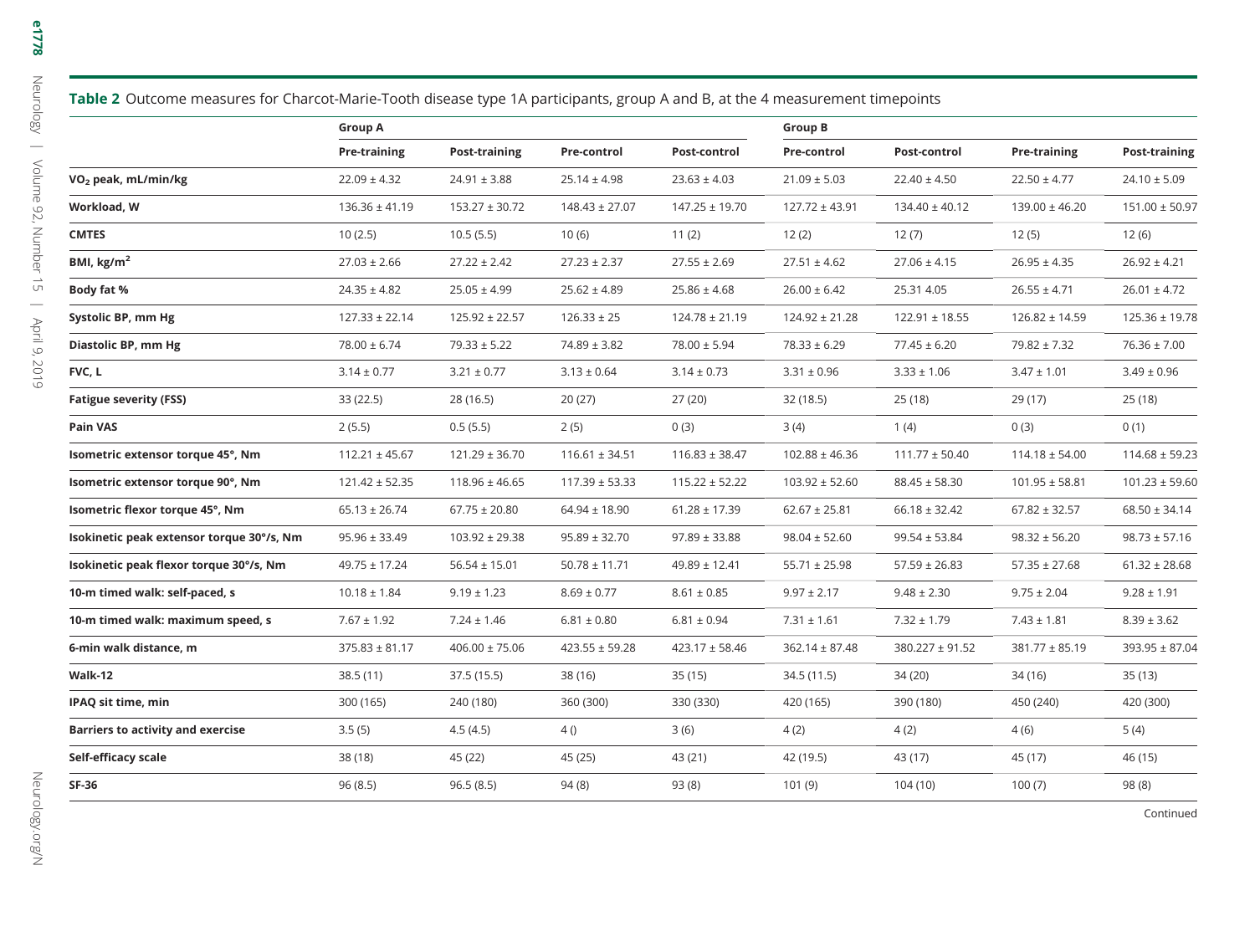|                                | Group A      |                           |        |              | Group B     |              |              |               |
|--------------------------------|--------------|---------------------------|--------|--------------|-------------|--------------|--------------|---------------|
|                                | Pre-training | Post-training Pre-control |        | Post-control | Pre-control | Post-control | Pre-training | Post-training |
| Pittsburgh Sleep Quality Scale | 6.5(3)       | 5.5 (4.5                  | 6.5(3) | 6 (4)        | 7(5)        | 7 (4)        | 6 (6)        | 5 (5)         |
| Epworth Sleepiness Scale       | 7.5 (4.5)    | 8.5 (7.5                  | 5(7)   | 6 (8)        | 6.5(6.5)    | 4(6)         | 4 (6)        | 5 (5)         |
|                                |              |                           |        |              |             |              |              |               |

#### Participation in training intervention

The training diaries revealed that the CMT group participated in 76% of total training sessions, and the IBM group completed 91% of sessions.

#### Primary outcome

In the CMT group, the di fferences with training and control periods for groups A and B are detailed in table 2 and figure 2A. When the training and control data for both groups were combined, there was an 11.7% improvement in  $VO<sub>2</sub>$  peak with training (pre-training 22.00 mL/min/kg, post-training 24.52 mL/min/kg) compared to a 0.1% deterioration with the control period (precontrol 23.06 mL/min/kg, post-control 22.94 mL/min/kg). The Cohen  $d$  and the Hedges  $g$  calculations for change in  $\text{VO}_2$ peak showed moderate treatment e ffect sizes.

In the IBM group, di fferences for each group are detailed in table 3 and figure 2B. Combining the training and control data for both groups showed a 17.4% improvement in  $\rm VO_2$  peak with training (pre-training 14.00 mL/min/kg, post-training 16.44 mL/min/kg) compared to a 1.3% deterioration with the control period (pre-control 14.94 mL/min/kg, post-control 14.75 mL/min/kg). The e ffect sizes for training vs no-training were strong (table 4).

#### Secondary outcomes

In the CMT group, when the training and control data for both groups are combined, there was a 13.1% improvement in work rate with training (pre-training 137.62 W, post-training 152.19 W) compared to a 1.5% improvement with the control period (pre-control 135.78 W, post-control 140.11 W). Differences between the 2 groups are detailed in table 2 and figure 2C. The IBM group also demonstrated changes in work rate when group data was combined. They had a 17.3% improvement with training (pre-training 59.87, post-training 70.25 W) compared to a 0.4% improvement with the control period (pre-control 63.00, post-control 63.25 W). Di fferences between the 2 groups are detailed in table 3 and figure 2D.

There were no major di fferences with training observed in the other secondary measures for the CMT and IBM participants (tables 2 and 3). A notable challenge when using the isokinetic dynamometer for very weak muscles, particularly the quadriceps muscles for the patients with IBM, was the di ffi culty some participants found in generating su fficient torque to trigger the motor. This may have a ffected the reliability of the dynamometry data.

Activity monitors administered for 7 days at the start and end of the trial showed no changes in physical activity duration over 3 metabolic equivalent tasks (CMT: pre-trial 2,490 ± 492 minutes, post-trial  $2,390 \pm 417$ ; IBM: pre-trial  $2,336 \pm 480$  minutes, posttrial  $2,420 \pm 424$ ) or other physical activity variables.

### Safety monitoring

There were no increases in serum creatine kinase (CK) at group or individual level with exercise training in both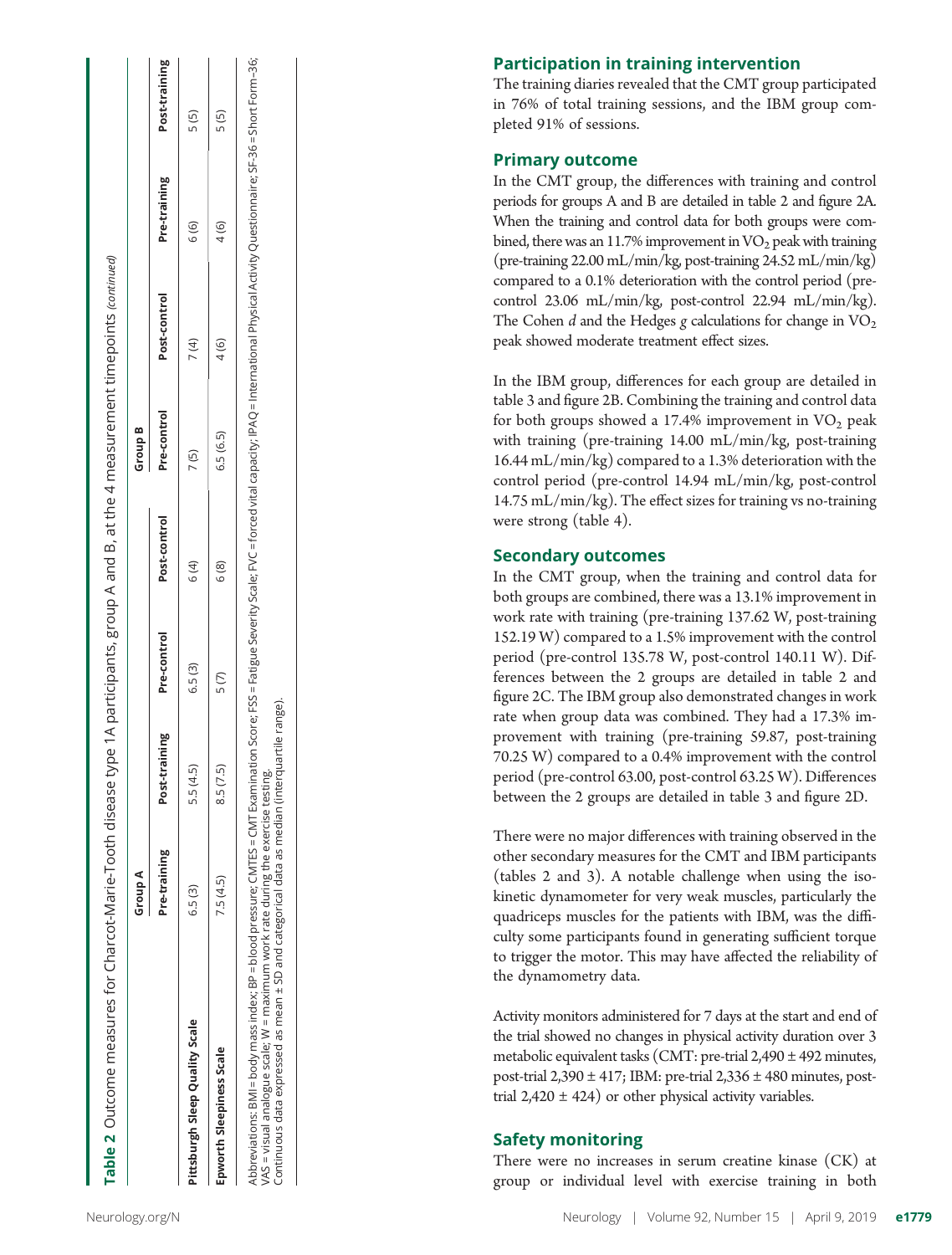Figure 2 Effect of training and control interventions



Line graphs of mean VO<sub>2</sub> peak (mL/min/kg) for the Charcot-Marie-Tooth disease type 1A (CMT) group (A); VO<sub>2</sub> peak for the inclusion body myositis (IBM) group (B); work rate (W) for the CMT group (C); work rate for the IBM group (D). Error bars are SD, solid lines represent change with the 12-week intervention/control periods, dotted lines represent change during the 8-week reversal period at crossover.

conditions. There were also no changes in energy, mood, or fatigue as recorded via the visual analogue scales in the training diaries.

#### Continuation of training

All participants were contacted by telephone 3 months after the trial. Contact was successfully made with 16 of the CMT participants. Eight of the 16 were still exercising, but of those who had stopped, time and work commitments were the most common reason given. Twelve participants with IBM were successfully contacted. Only 5 of the 12 were still exercising. Of the 7 who had stopped, various reasons were given, such as gym expense and access, lost confidence, time pressures, and one case of an injurious fall.

#### Qualitative results

A total of 46 participants agreed to be interviewed following the trial, 32 with CMT and 14 with IBM. The experiences were common to both conditions and the following themes were identified from the data: reasons for participating in the trial; expectations; experience of participating in the trial; support; outcomes of exercise (table 5). Participants took part

for altruistic and personal reasons, with the expectation that they would benefit. They expected improvements from participating in exercise and found participation in the trial acceptable. Some participants experienced physical challenges and stressed the importance of the gym instructors and research team. Overall, they described positive outcomes of the exercise intervention and expressed a desire to continue exercising, though stated that gym membership costs could be a barrier.

#### **Discussion**

It was encouraging that delivering community-based aerobic training in leisure-based exercise facilities was achievable. The excellent participation rates indicate that the approach is feasible for people with CMT and IBM; however, the low rate of continuation following the study, compared to a review of follow-up participation in other disabilities, $18$  indicates that self-motivation alone may not be sufficient for people with NMDs to continue independently. The qualitative findings indicated that support of health or exercise professionals and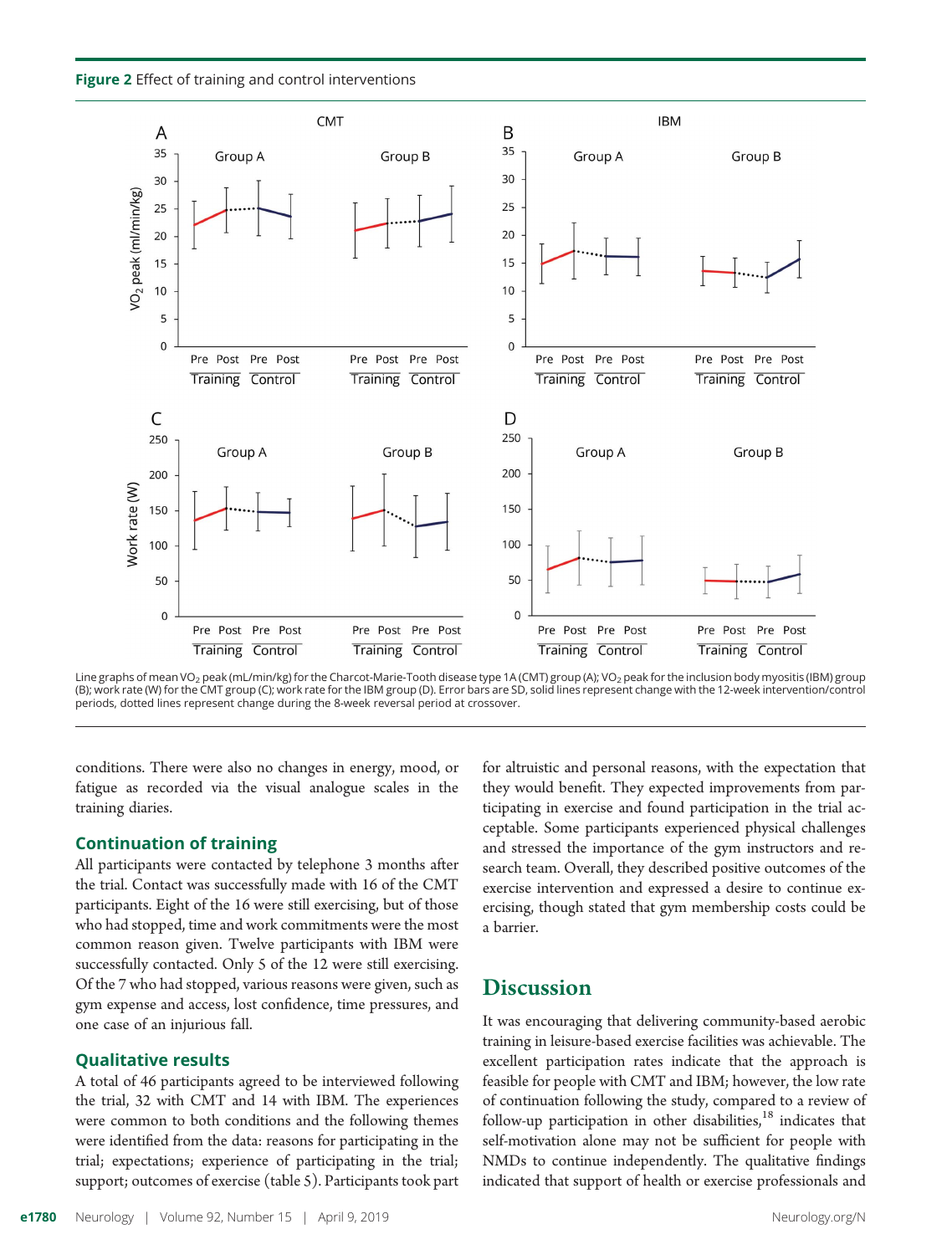Neurology.org/N [Neurology.org/N](http://neurology.org/n)

|                                           | Table 3 Outcome measures for inclusion body myositis participants, group A and B, at the 4 measurement timepoints |                    |                    |                    |                    |                    |                    |                      |
|-------------------------------------------|-------------------------------------------------------------------------------------------------------------------|--------------------|--------------------|--------------------|--------------------|--------------------|--------------------|----------------------|
|                                           | <b>Group A</b>                                                                                                    |                    |                    |                    | Group B            |                    |                    |                      |
|                                           | Pre-training                                                                                                      | Post-training      | Pre-control        | Post-control       | Pre-control        | Post-control       | Pre-training       | <b>Post-training</b> |
| VO <sub>2</sub> peak, mL/min/kg           | $15.38 \pm 3.46$                                                                                                  | $17.00 \pm 5.29$   | $16.11 \pm 3.37$   | $15.89 \pm 3.22$   | $13.63 \pm 2.62$   | $13.29 \pm 2.63$   | $12.43 \pm 2.76$   | $15.71 \pm 3.35$     |
| Workload (W)                              | $70.63 \pm 30.97$                                                                                                 | $79.33 \pm 41.06$  | 74.89 ± 34.85      | $74.78 \pm 33.45$  | $49.63 \pm 18.47$  | $48.43 \pm 24.32$  | $47.57 \pm 22.20$  | $58.87 \pm 26.89$    |
| <b>IBMFRS</b>                             | 31 (11)                                                                                                           | 30(10)             | 30 (10)            | 30(9)              | 27 (5.5)           | 25 (10)            | 25(11)             | 25 (11)              |
| BMI, kg/m <sup>2</sup>                    | $26.73 \pm 3.14$                                                                                                  | $26.54 \pm 3.41$   | $26.67 \pm 3.60$   | $26.56 \pm 3.71$   | $25.18 \pm 4.45$   | $26.41 \pm 3.08$   | $26.34 \pm 3.09$   | $26.23 \pm 3.25$     |
| Body fat %                                | $23.38 \pm 5.85$                                                                                                  | $22.20 \pm 5.54$   | $22.27 \pm 5.48$   | $22.81 \pm 6.23$   | $25.41 \pm 2.98$   | $26.67 \pm 2.27$   | $26.05 \pm 2.16$   | $25.53 \pm 1.52$     |
| Systolic BP, mm Hg                        | $137.78 \pm 12.36$                                                                                                | $132.67 \pm 12.61$ | $125.78 \pm 16.78$ | $134.00 \pm 16.56$ | $125.58 \pm 11.49$ | 121.29 ± 10.84     | $123.00 \pm 10.44$ | $125.86 \pm 11.96$   |
| Diastolic BP, mm Hg                       | $78.89 \pm 4.73$                                                                                                  | $80.11 \pm 8.65$   | $76.67 \pm 10.81$  | $77.38 \pm 6.28$   | $78.00 \pm 6.55$   | $76.71 \pm 7.34$   | $79.57 \pm 6.50$   | $79.43 \pm 3.69$     |
| FVC, L                                    | $2.96 \pm 0.99$                                                                                                   | $2.83 \pm 1.01$    | $2.94 \pm 0.94$    | $3.08 \pm 1.01$    | $2.81 \pm 0.88$    | $3.17 \pm 0.95$    | $3.20 \pm 0.85$    | $3.12 \pm 0.82$      |
| <b>Fatigue severity (FSS)</b>             | 29 (29)                                                                                                           | 31 ( 11)           | 30 (19)            | 28 (12)            | 30 (21)            | 29 (18)            | 30 (25)            | 29 (26)              |
| Pain VAS (average day)                    | 1(2)                                                                                                              | 0(3)               | 0(4)               | 0(2)               | 1.5(3)             | 1(4)               | 1(3)               | 1(3)                 |
| Isometric extensor torque 45°, Nm         | $39.77 \pm 46.18$                                                                                                 | $38.78 \pm 41.90$  | $35.11 \pm 37.72$  | $35.72 \pm 41.45$  | $17.56 \pm 23.55$  | $15.43 \pm 20.48$  | $16.57 \pm 21.62$  | $15.71 \pm 20.42$    |
| Isometric extensor torque 90°, Nm         | $36.77 \pm 36.62$                                                                                                 | $40.56 \pm 40.48$  | $41.33 \pm 46.72$  | $40.17 \pm 52.05$  | $15.13 \pm 11.78$  | $15.00 \pm 12.88$  | $15.21 \pm 13.02$  | $15.71 \pm 13.15$    |
| Isometric flexor torque 45°, Nm           | $54.61 \pm 31.93$                                                                                                 | $55.83 \pm 28.19$  | $57.72 \pm 30.94$  | $58.44 \pm 31.87$  | $35.25 \pm 11.07$  | $34.36 \pm 10.49$  | $36.29 \pm 13.66$  | $35.14 \pm 14.51$    |
| Isokinetic peak extensor torque 30°/s, Nm | $33.39 \pm 33.66$                                                                                                 | $36.33 \pm 36.55$  | $37.83 \pm 37.07$  | $33.94 \pm 41.13$  | $16.34 \pm 13.50$  | $15.21 \pm 10.71$  | $15.07 \pm 11.79$  | $15.07 \pm 11.96$    |
| Isokinetic peak flexor torque 30°/s, Nm   | $35.67 \pm 26.36$                                                                                                 | $38.33 \pm 24.40$  | $44.11 \pm 28.13$  | $42.83 \pm 29.79$  | $22.69 \pm 8.99$   | $22.93 \pm 10.86$  | $20.78 \pm 10.33$  | $19.5 \pm 10.88$     |
| 10-m timed walk: self-paced, s            | $11.31 \pm 3.52$                                                                                                  | $10.98 \pm 4.05$   | $10.37 \pm 3.28$   | $13.44 \pm 3.09$   | $13.52 \pm 3.53$   | $13.27 \pm 4.13$   | $13.04 \pm 2.96$   | $13.28 \pm 3.97$     |
| 10-m timed walk: maximum speed, s         | $9.40 \pm 3.94$                                                                                                   | $8.84 \pm 3.43$    | $8.62 \pm 3.15$    | $8.80 \pm 3.41$    | $11.17 \pm 3.22$   | $11.19 \pm 3.33$   | $13.94 \pm 2.39$   | $10.67 \pm 3.01$     |
| 6-min walk distance, m                    | $327.42 \pm 92.04$                                                                                                | $334.33 \pm 86.80$ | $338.95 \pm 79.96$ | $336.13 \pm 84.79$ | $252.22 \pm 67.38$ | $260.86 \pm 83.55$ | $270.29 \pm 77.80$ | $258.93 \pm 66.73$   |
| Walk-12                                   | 41 ( 14)                                                                                                          | 39 (13)            | 39 (11)            | 39 (11)            | 44 (10)            | 39 (12)            | 40 (15)            | 37 (14)              |
| IPAQ sit time, min                        | 300 (300)                                                                                                         | 360(180)           | 285 (60)           | 420 (360)          | 420 (270)          | 420 (360)          | 420 (480)          | 360 (420)            |
| <b>Barriers to activity and exercise</b>  | 2(2)                                                                                                              | 2(2)               | 3(1)               | 1(1)               | 3.5(5.5)           | 3(6)               | 4(4)               | 0(5)                 |
| Self-efficacy scale                       | 41 (11)                                                                                                           | 40 (16)            | 49 (17)            | 41 (15)            | 48 (15)            | 47 (10)            | 47 (19)            | 46 (12)              |
| <b>SF-36</b>                              | 97 (15)                                                                                                           | 92(8)              | 95 (9)             | 93 (10)            | 90.5 (9.5          | 90 (10)            | 93 (6)             | 92 (8)               |
| <b>Pittsburgh Sleep Quality Scale</b>     | 6 (4)                                                                                                             | 7(7)               | 8(5)               | 8 (6)              | 5.5 (3.5)          | 6(6)               | 5(5)               | 5(5)                 |
|                                           |                                                                                                                   |                    |                    |                    |                    |                    |                    |                      |

e1781

Continued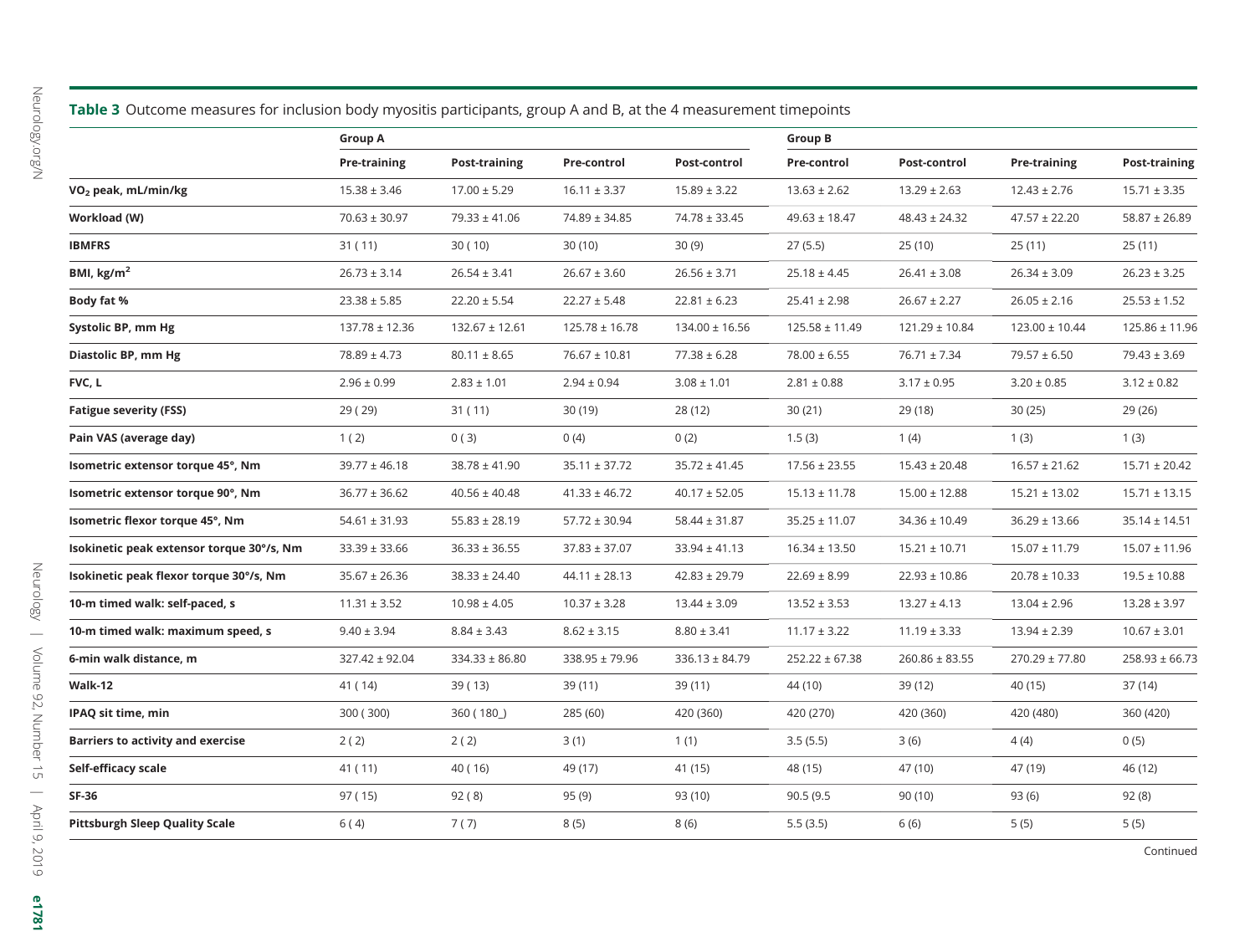|                                                                                                                                                                                                                                                                                                                                                                                                                                                    | Group A      |               |             |              | Group B     |              |              |               |
|----------------------------------------------------------------------------------------------------------------------------------------------------------------------------------------------------------------------------------------------------------------------------------------------------------------------------------------------------------------------------------------------------------------------------------------------------|--------------|---------------|-------------|--------------|-------------|--------------|--------------|---------------|
|                                                                                                                                                                                                                                                                                                                                                                                                                                                    | Pre-training | Post-training | Pre-control | Post-control | Pre-control | Post-control | Pre-training | Post-training |
| Epworth Sleepiness Scale                                                                                                                                                                                                                                                                                                                                                                                                                           | 6 (5)        | 6 (3)         | 6 (2)       | 7(3)         | 4.5(4)      | 4.5(5)       | 4(1)         | 4 (4)         |
| Abbreviations: BMI = bood pressure; CMTES = CMTES = CMTES = CMTExamination Score; FSS = Fatigue Severity Scale; FVC = forced vital capacity; IBMFRS = IBM Functional Rating Scale; IPAQ = International Physical Activity<br>Questionnaire; SF-36 = Short Form–36; VAS = visual analogue scale; W = maximum work rate during the exercise testing.<br>Continuous data expressed as mean ± SD and categorical data as median (interquartile range). |              |               |             |              |             |              |              |               |

| Table 4 Summary of effect size statistics for the effect of |
|-------------------------------------------------------------|
| aerobic training on $VO2$ peak compared to the              |
| control condition for the 2 disease groups                  |

|                  | Mean | <b>SD</b> | 2.5%     | <b>Median (50%)</b> | 97.5% |
|------------------|------|-----------|----------|---------------------|-------|
| <b>CMT</b> group |      |           |          |                     |       |
| Cohen d          | 0.53 | 0.28      | $-0.025$ | 0.53                | 1.10  |
| Hedges $g$       | 0.52 | 0.28      | $-0.025$ | 0.51                | 1.08  |
| <b>IBM</b> group |      |           |          |                     |       |
| Cohen d          | 1.72 | 0.43      | 0.89     | 1.73                | 2.64  |
| Hedges $g$       | 1.68 | 0.42      | 0.87     | 1.68                | 2.57  |
|                  |      |           |          |                     |       |

Abbreviations: CMT = Charcot-Marie-Tooth disease type 1A; IBM = inclusion body myositis.

free or low-cost gym membership could be key factors in longer term participation in exercise. This has also been suggested from exercise trials in other neurologic conditions.<sup>19–21</sup> Safety of exercise has been questioned in NMDs previously, so the lack of change in serum CK levels, pain, or fatigue is reassuring.

Both disease groups showed improvement with aerobic training, with a particularly strong effect of training in the IBM group. This group was more deconditioned at baseline and may have had greater potential for improvement, plus they showed better adherence to the study protocol. Both disease groups showed better effect sizes than training trials in other neurologic diseases.<sup>22,23</sup> The effect sizes are compelling despite not meeting target recruitment for analysis in the IBM group. It is worth noting that a priori, there was an underestimation of the intrasubject coefficient of variation of 0.2, due to an assumption that  $VO<sub>2</sub>$  measurements outside the range 17–40 mL/min/kg would be extremely unlikely. In the IBM group, however, 10 of the 17 participants had baseline  $VO<sub>2</sub>$  measures below 17 mL/min/kg and the group mean was 14.5 mL/min/kg. This may have been due to their older age and potential greater predisposition to sedentary lifestyles. Although the CMT group presented as fitter at baseline, 3 participants were also below the 17 mL/min/kg threshold. This may have influenced the effect sizes in this study, especially with the small sample, and must be considered when estimating the sample size of a phase 3 trial. A key aim for future training trials in IBM will be to see if  $VO<sub>2</sub>$  peak can be increased to greater than or equal to 17.9 mL/min/kg, the threshold for independent community living in older adults.<sup>24</sup>

The improvement in work rate showed similar magnitudes of change as  $VO<sub>2</sub>$  peak, but none of the other secondary measures showed consistent group changes with the training or control interventions. The sample size in this study was likely to be insufficient to show change in some of the functional measures, but it may also be because the exercise intervention did not specifically train leg strength or walking. Larger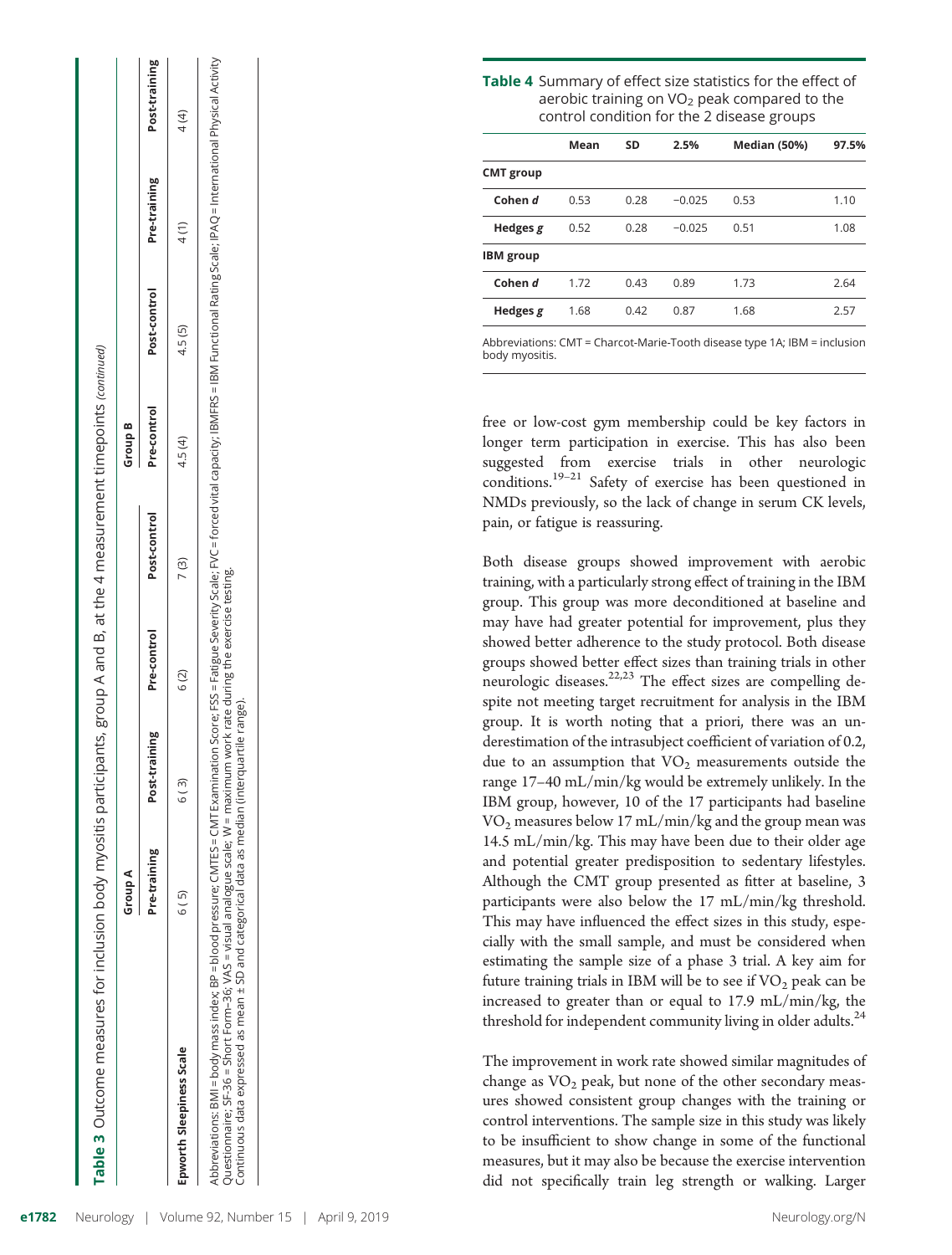| <b>Main themes</b>                      | <b>Feedback</b>                                                                                                                                                                                                                              |
|-----------------------------------------|----------------------------------------------------------------------------------------------------------------------------------------------------------------------------------------------------------------------------------------------|
| <b>Reasons for</b><br>participating     | Most participants were expecting to participate in the trial to learn about their conditions and be able to achieve physical<br>benefits.                                                                                                    |
|                                         | Most participants offered altruistic motives for participation.                                                                                                                                                                              |
| <b>Expectations of</b><br>participating | Participants expected physical gains from their participation.                                                                                                                                                                               |
|                                         | Almost all participants felt that exercising regularly would help their condition and that any improvement would lead to<br>a positive state of well-being.                                                                                  |
| <b>Experience of trial</b>              | Most participants described their experiences of the trial as "just fine."                                                                                                                                                                   |
|                                         | Some participants experienced physical difficulties during the trial.                                                                                                                                                                        |
| Support                                 | Participants expressed their positive feelings towards the level of support received.                                                                                                                                                        |
|                                         | Families and friends were very supportive of their participation.                                                                                                                                                                            |
|                                         | All participants described their gym instructors as likeable and helpful professionals.                                                                                                                                                      |
|                                         | Participants regarded a free gym membership as a requirement for them to carry on exercising after the trial.                                                                                                                                |
| <b>Outcomes of exercise</b>             | Most participants who expressed positive outcomes from their participation did so regarding their level of fitness. These<br>participants felt fitter.                                                                                       |
|                                         | Most participants had observed a positive effect on their well-being as a consequence of participating.                                                                                                                                      |
|                                         | Many participants highlighted the positive effect of the exercise on their well-being and mood; some participants specifically<br>mentioned positive psychological effects while others commented that more psychological support is needed. |
|                                         | The majority of participants expressed a desire to carry on exercising after the trial.                                                                                                                                                      |

**Table 5** Summary of themes from qualitative interviews with 46 participants

samples may also be required to ascertain the effect on some of the nonmotoric factors, such as mood, fatigue, self-efficacy, and sleep. There are no studies to date that relate these factors to aerobic capacity in CMT or IBM.

There were limitations and challenges encountered during this trial that must be considered in the design of a phase 3 study. Recruitment of these rare conditions was a factor, particularly in IBM, where potential recruits tended to have more comorbidity and did not pass the safety screening for maximal exercise testing. To overcome this problem, submaximal exercise tests could be used in a phase 3 trial to reduce risk to the patient and thus increase the recruitment pool and provide a more representative sample of patient populations. Gas exchange threshold and oxygen uptake kinetic variables are ideal candidates for future studies as they are derived from submaximal exercise tests, have been successfully utilized as a markers of fitness in many clinical populations, and are responsive to exercise training.<sup>25,26</sup>

The crossover design was also a challenge in 2 ways. First, people were put off by the prospect of detraining if they were in the group that exercised first. This affected recruitment. In the CMT group, the  $VO<sub>2</sub>$  peak did not fully return to baseline after the 8-week washout period. This will have influenced the group means and the effect sizes. If some of the recruitment challenges are addressed with a multicenter phase 3 trial and submaximal testing, a more traditional 2-arm design will be possible and would be preferable to a crossover trial.

To date, this is the largest study of aerobic exercise training in people with CMT and IBM. The protocol was conducted in community leisure facilities and demonstrated that a standard aerobic training program using a bicycle ergometer is feasible, well-tolerated, and safe for people with CMT and IBM. The prescribed program had an effect on cardiopulmonary exercise capacity and efficacy will require investigation in larger trials. Consideration must also be given to the degree of motivational and financial support required for people with NMDs to exercise on a longer-term basis as part of a selfmanagement strategy.

#### Study funding

This work was funded by an NIHR Research for Patient Benefit Award PB-PG-0711-25151 (Chief Investigator: G.M.R.). This is a summary of independent research funded by the National Institute for Health Research (NIHR)'s Research for Patient Benefit Program. The views expressed are those of the authors and not necessarily those of the NHS, the NIHR, or the Department of Health. The Queen Square MRC Centre for Neuromuscular Diseases is supported by a Medical Research Council grant (MR/K000608/1) (M.G.H., M.M.R., P.M.M., G.M.R.). M.M.R. received support from Medical Research Council (MRC), MRC Centre grant (G0601943), and the National Institutes of Neurological Diseases and Stroke and office of Rare Diseases (U54NS065712). This research was also supported by the National Institute for Health Research University College London Hospitals Biomedical Research Centre.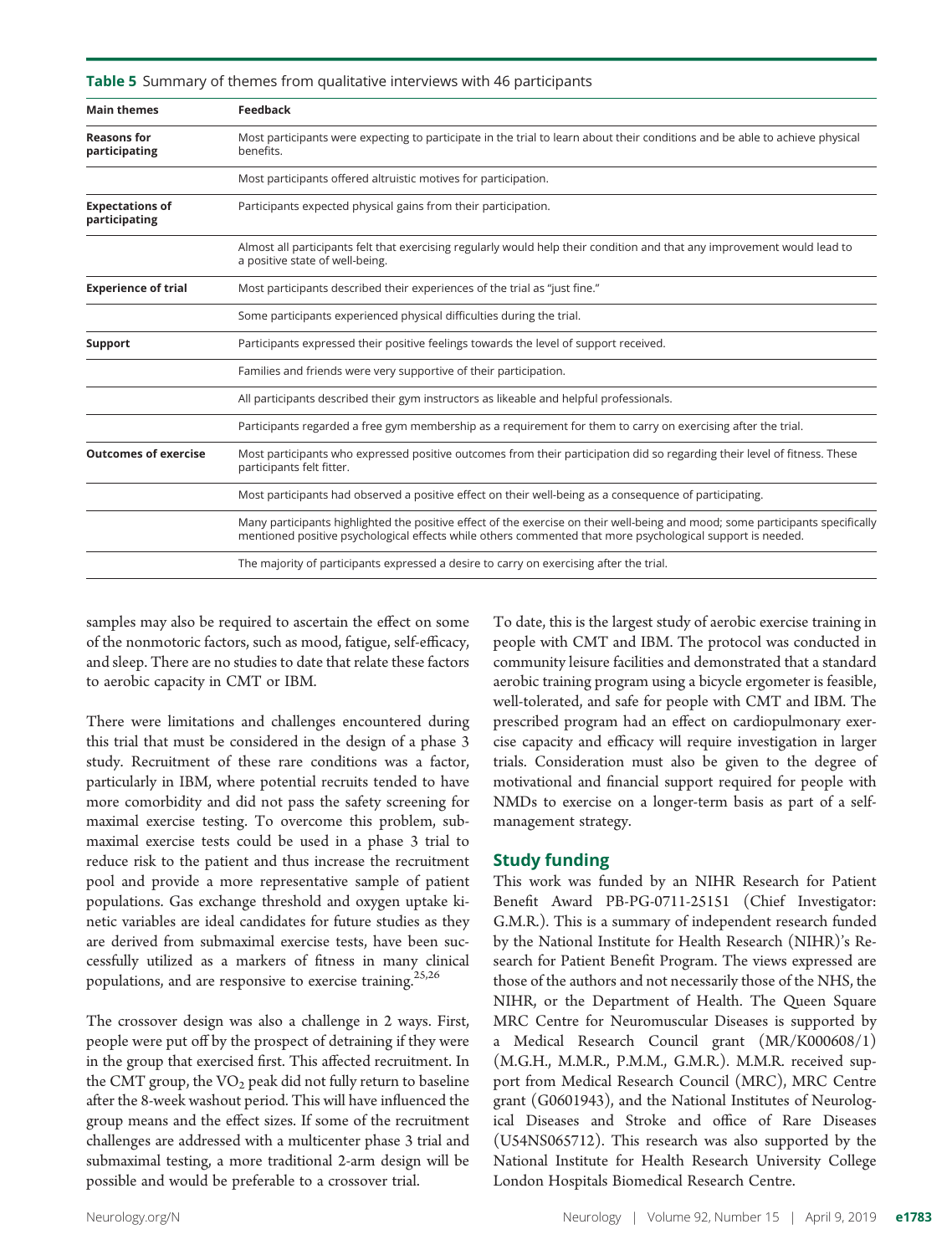#### **Disclosure**

The authors report no disclosures relevant to the manuscript. Go to [Neurology.org/N](http://n.neurology.org/lookup/doi/10.1212/WNL.0000000000007265) for full disclosures.

#### Publication history

Received by Neurology August 10, 2018. Accepted in final form December 11, 2018.

#### Appendix Authors

| Name                              | Location                                                                               | Role   | Contribution                                                                                                                                        |
|-----------------------------------|----------------------------------------------------------------------------------------|--------|-----------------------------------------------------------------------------------------------------------------------------------------------------|
| Amanda<br>Wallace, PhD            | Queen Square,<br>London, UK                                                            | Author | Primary trial<br>coordinator, data<br>management,<br>designed and<br>conceptualized<br>study, reviewed<br>manuscript for<br>intellectual<br>content |
| Alexandra<br><b>Pietrusz, BSc</b> | Queen Square,<br>London, UK                                                            | Author | Delivered<br>intervention,<br>reviewed<br>manuscript for<br>intellectual<br>content                                                                 |
| <b>Elizabeth</b><br>Dewar, BSc    | Queen Square,<br>London, UK                                                            | Author | Major<br>contributor to<br>data collection,<br>reviewed<br>manuscript for<br>intellectual<br>content                                                |
| Magdalena<br>Dudziec, BSc         | Queen Square,<br>London; and<br>Kingston/St<br>George's<br>University of<br>London, UK | Author | Major<br>contributor to<br>data collection.<br>reviewed<br>manuscript for<br>intellectual<br>content                                                |
| Katherine<br>Jones, PhD           | Queen Square,<br>London, UK                                                            | Author | Secondary trial<br>coordinator, data<br>management,<br>reviewed<br>manuscript for<br>intellectual<br>content                                        |
| Philip Hennis,<br>PhD             | UCL, London, UK                                                                        | Author | Training,<br>contributor to<br>data collection<br>and analysis,<br>interpretation of<br>data                                                        |
| Annette Sterr,<br><b>PhD</b>      | University of<br>Surrey,<br>Guildford, UK                                              | Author | Qualitative data<br>collection.<br>analysis and<br>interpretation                                                                                   |
| Gianluca Baio,<br><b>PhD</b>      | UCL, London, UK                                                                        | Author | Quantitative data<br>analysis and<br>interpretation                                                                                                 |
| Pedro<br>Machado, MD,<br>PhD      | Queen Square,<br>London, UK                                                            | Author | Assistance with<br>data collection,<br>reviewed<br>manuscript for<br>intellectual<br>content                                                        |

| <b>Appendix</b> (continued)              |                                                                                        |              |                                                                                                                                                           |
|------------------------------------------|----------------------------------------------------------------------------------------|--------------|-----------------------------------------------------------------------------------------------------------------------------------------------------------|
| Name                                     | Location                                                                               | Role         | <b>Contribution</b>                                                                                                                                       |
| Matilde Laurá,<br>MD. PhD                | Queen Square,<br>London, UK                                                            | Author       | Assistance with<br>data collection,<br>reviewed<br>manuscript for<br>intellectual<br>content                                                              |
| Iwona<br>Skorupinska,<br><b>BSc</b>      | Queen Square,<br>London, UK                                                            | Author       | Recruitment,<br>assistance with<br>data collection                                                                                                        |
| Mariola<br>Skorunpinska,<br><b>MSc</b>   | Queen Square,<br>London, UK                                                            | Author       | Recruitment.<br>assistance with<br>data collection                                                                                                        |
| Karen Butcher                            | CMTUK charity,<br>Dorset, UK                                                           | Collaborator | Patient<br>representative<br>involved in<br>review of design<br>and participant<br>materials                                                              |
| <b>Michael</b><br><b>Trenell, PhD</b>    | Newcastle<br>University,<br>Newcastle, UK                                              | Author       | Design of study,<br>exercise<br>physiology<br>support                                                                                                     |
| Mary M. Reilly,<br>MD                    | Queen Square,<br>London, UK                                                            | Author       | Designed and<br>conceptualized<br>study, reviewed<br>manuscript for<br>intellectual<br>content                                                            |
| Michael G.<br>Hanna,<br><b>BMBCh, MD</b> | Queen Square,<br>London, UK                                                            | Author       | Sponsorship,<br>designed and<br>conceptualized<br>study, reviewed<br>manuscript for<br>intellectual<br>content                                            |
| Gita M.<br>Ramdharry,<br>PhD             | Queen Square,<br>London; and<br>Kingston/St<br>George's<br>University of<br>London, UK | Author       | Chief<br>investigator,<br>designed and<br>conceptualized<br>study, data<br>management,<br>analysis and<br>interpretation,<br>preparation of<br>manuscript |

## References

- Ramdharry GM, Pollard AJ, Grant R, et al. A study of physical activity comparing people with Charcot-Marie-Tooth disease to normal control subjects. Disabil Rehabil 2017;39:1753–1758.
- 2. Anens E, Emtner M, Hellström K. Exploratory study of physical activity in persons with Charcot-Marie-Tooth disease. Arch Phys Med Rehabil 2015;96: 260–268.
- 3. Kalkman JS, Schillings ML, Zwarts MJ, van Engelen BG, Bleijenberg G. The development of a model of fatigue in neuromuscular disorders: a longitudinal study. J Psychosom Res 2007;62:571–579.
- 4. Carter GT, Abresch RT, Fowler WMJ, Johnson ER, Kilmer DD, McDonald CM. Profiles of neuromuscular diseases: hereditary motor and sensory neuropathy, types I and II. Am J Phys Med Rehabil 1995;74:S140–S149.
- 5. Wiesinger GF, Quittan M, Nuhr M, Volc-Platzer G, Zehetgruber M, Graninger W. Aerobic capacity in adult dermatomyositis/polymyositis patients and healthy controls. Arch Phys Med Rehabil 2000;81:1–5.
- 6. Johnson LG, Edwards DJ, Walters S, Thickbroom GW, Mastaglia FL. The effectiveness of an individualized, home-based functional exercise program for patients with sporadic inclusion body myositis. J Clin Neuromuscul Dis 2007;8:187.
- 7. Johnson LG, Collier KE, Edwards DJ, et al. Improvement in aerobic capacity after an exercise program in sporadic inclusion body myositis. J Clin Neuromuscul Dis 2009; 10:178–184.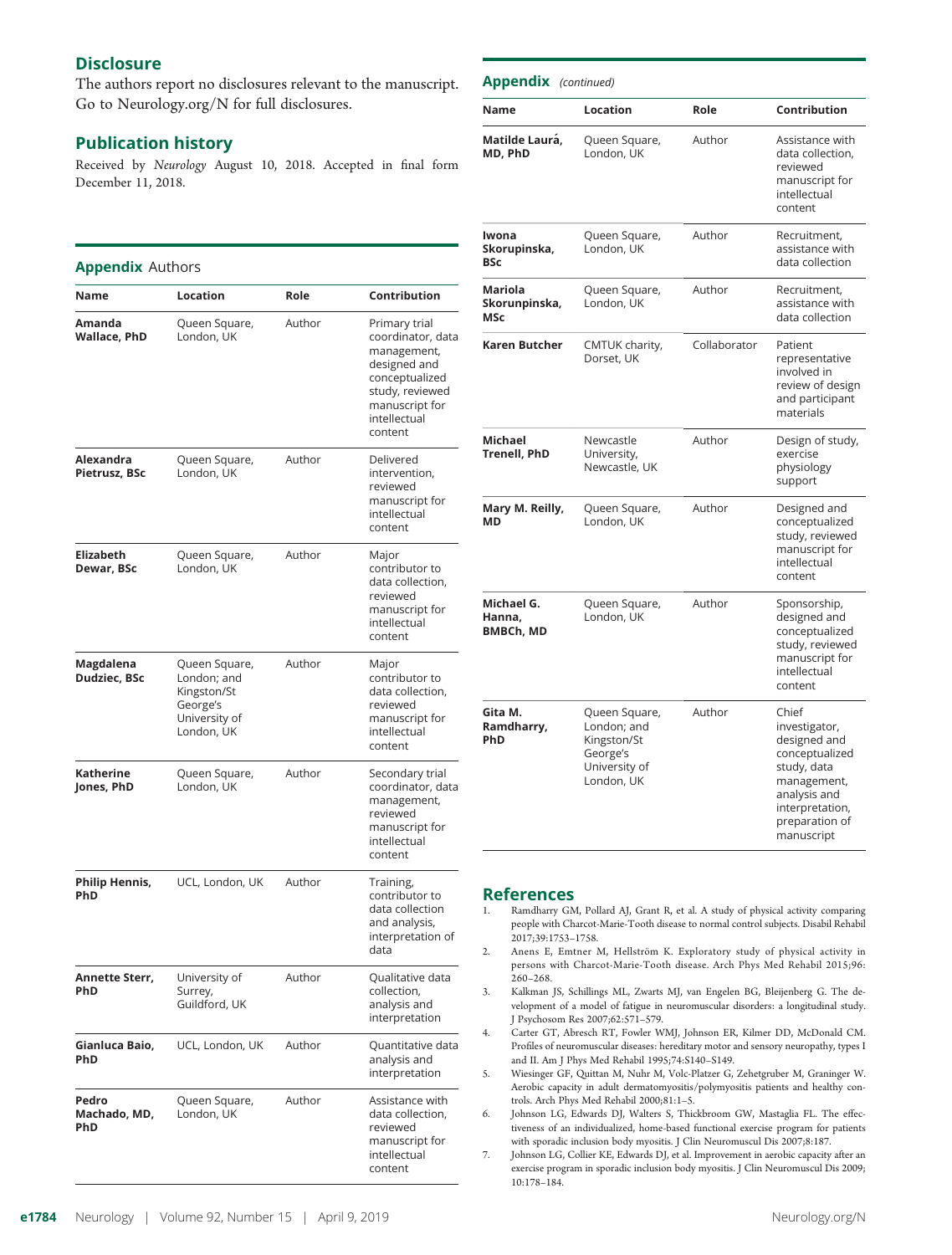- El Mhandi L, Millet GY, Calmels P, Richard R, Gautheron V, Féasson L. Benefits of interval-training on fatigue and functional capacities in Charcot-Marie-Tooth disease. Muscle Nerve 2008;37:601–610.
- 9. Elsworth C, Winward C, Sackley C, et al. Supported community exercise in people with long-term neurological conditions: a phase II randomized controlled trial. Clin Rehabil 2011;25:588–598.
- 10. Kilmer DD. Response to aerobic exercise training in humans with neuromuscular disease. Am J Phys Med Rehabil 2002;81:S148–S150.
- 11. Ramdharry GM, Pollard A, Anderson C, et al. A pilot study of proximal strength training in Charcot-Marie-Tooth disease: Ramdharry. J Peripher Nerv Syst 2014;19:328–332.
- 12. Mora-Rodriguez R, Ortega JF, Hamouti N, et al. Time-course effects of aerobic interval training and detraining in patients with metabolic syndrome. Nutr Metab Cardiovasc Dis 2014;24:792–798.
- 13. Lovell DI, Cuneo R, Wallace J, McLellan C. The hormonal response of older men to submaximum aerobic exercise: the effect of training and detraining. Steroids 2012;77:413–418.
- 14. Jeppesen TD, Schwartz M, Olsen DB, et al. Aerobic training is safe and improves exercise capacity in patients with mitochondrial myopathy. Brain J Neurol 2006;129: 3402–3412.
- 15. Shy ME, Blake J, Krajewski K, et al. Reliability and validity of the CMT neuropathy score as a measure of disability. Neurology 2005;64:1209–1214.
- 16. Jackson CE, Barohn RJ, Gronseth G, Pandya S, Herbelin L. The Muscle Study Group (MSG): inclusion body myositis functional rating scale: a reliable and valid measure of disease severity. Muscle Nerve 2008;37:473–476.
- 17. American College of Sports Medicine. ACSM's Guidelines for Exercise Testing and Prescription. 8th ed. Baltimore: Lippincott Williams & Wilkins; 2009.
- 18. Lai B, Kim Y, Wilroy J, Bickel CS, Rimmer JH, Motl RW. Sustainability of exercise intervention outcomes among people with disabilities: a secondary review. Disabil Rehabil 2018;0:1–12.
- 19. Quinn L, Hamana K, Kelson M, et al. A randomized, controlled trial of a multi-modal exercise intervention in Huntington's disease. Parkinsonism Relat Disord2016;31: 46–52.
- 20. Mulligan HF, Hale LA, Whitehead L, Baxter GD. Barriers to physical activity for people with long-term neurological conditions: a review study. Adapt Phys Act Q 2012;29:243–265.
- 21. Dunn A, Marsden DL, Barker D, Van Vliet P, Spratt NJ, Callister R. Cardiorespiratory fitness and walking endurance improvements after 12 months of an individualised home and community-based exercise programme for people after stroke. Brain Inj 2017;31:1617–1624.
- 22. Platta ME, Ensari I, Motl RW, Pilutti LA. Effect of exercise training on fitness in multiple sclerosis: a meta-analysis. Arch Phys Med Rehabil 2016;97:1564–1572.
- 23. Pang MY, Eng JJ, Dawson AS, Gylfadóttir S. The use of aerobic exercise training in improving aerobic capacity in individuals with stroke: a meta-analysis. Clin Rehabil 2006;20:97–111.
- 24. Paterson DH, Govindasamy D, Vidmar M, Cunningham DA, Koval JJ. Longitudinal study of determinants of dependence in an elderly population. J Am Geriatr Soc 2004; 52:1632–1638.
- 25. Poole DC, Jones AM. Oxygen uptake kinetics. Compr Physiol 2012;2:933–996.
- 26. Wasserman K. Principles of Exercise Testing and Interpretation: Including Pathophysiology and Clinical Applications. Baltimore: Wolters Kluwer Health/Lippincott Williams & Wilkins; 2012.